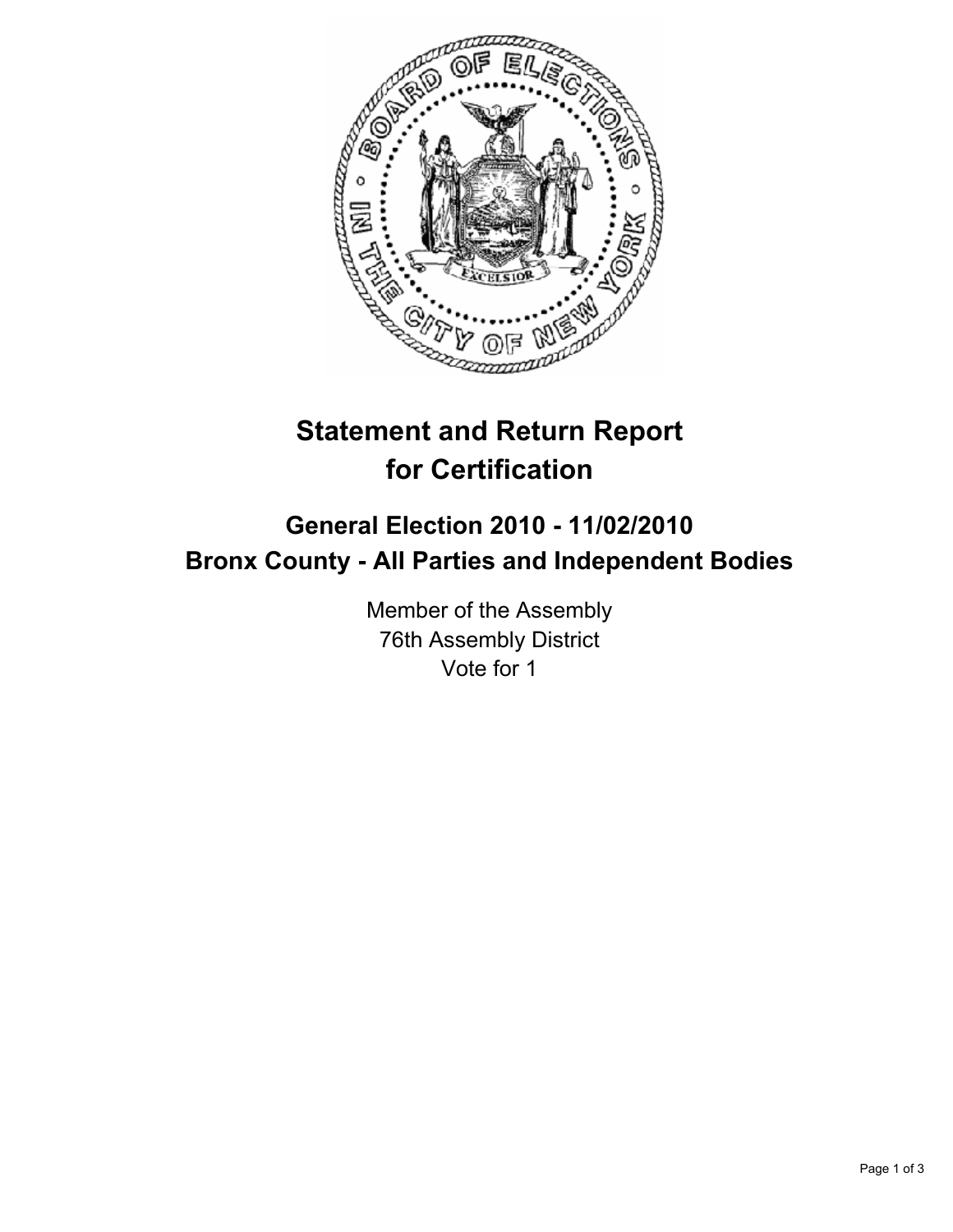

### **Assembly District 76**

| <b>PUBLIC COUNTER</b>             | 16,392         |
|-----------------------------------|----------------|
| <b>EMERGENCY</b>                  | 0              |
| <b>ABSENTEE/MILITARY</b>          | 183            |
| <b>AFFIDAVIT</b>                  | 437            |
| <b>Total Ballots</b>              | 17,039         |
| PETER M RIVERA (DEMOCRATIC)       | 13,296         |
| STEVEN STERN (REPUBLICAN)         | 952            |
| STEVEN STERN (CONSERVATIVE)       | 242            |
| PETER M RIVERA (WORKING FAMILIES) | 602            |
| <b>WALTER NESTLER (GREEN)</b>     | 246            |
| ANABEL PALMER (WRITE-IN)          | 1              |
| BONNIE MARIE POINTER (WRITE-IN)   | 1              |
| IAN L. GORDON (WRITE-IN)          | 1              |
| LUIS SEPELVEDA (WRITE-IN)         | $\overline{2}$ |
| NO NAME (WRITE-IN)                | 5              |
| NO ONE (WRITE-IN)                 | 1              |
| NOONE (WRITE-IN)                  | 1              |
| PEDRO BARRIOS (WRITE-IN)          | 1              |
| SILVA (WRITE-IN)                  | 1              |
| <b>Total Votes</b>                | 15,352         |
| Unrecorded                        | 1,687          |